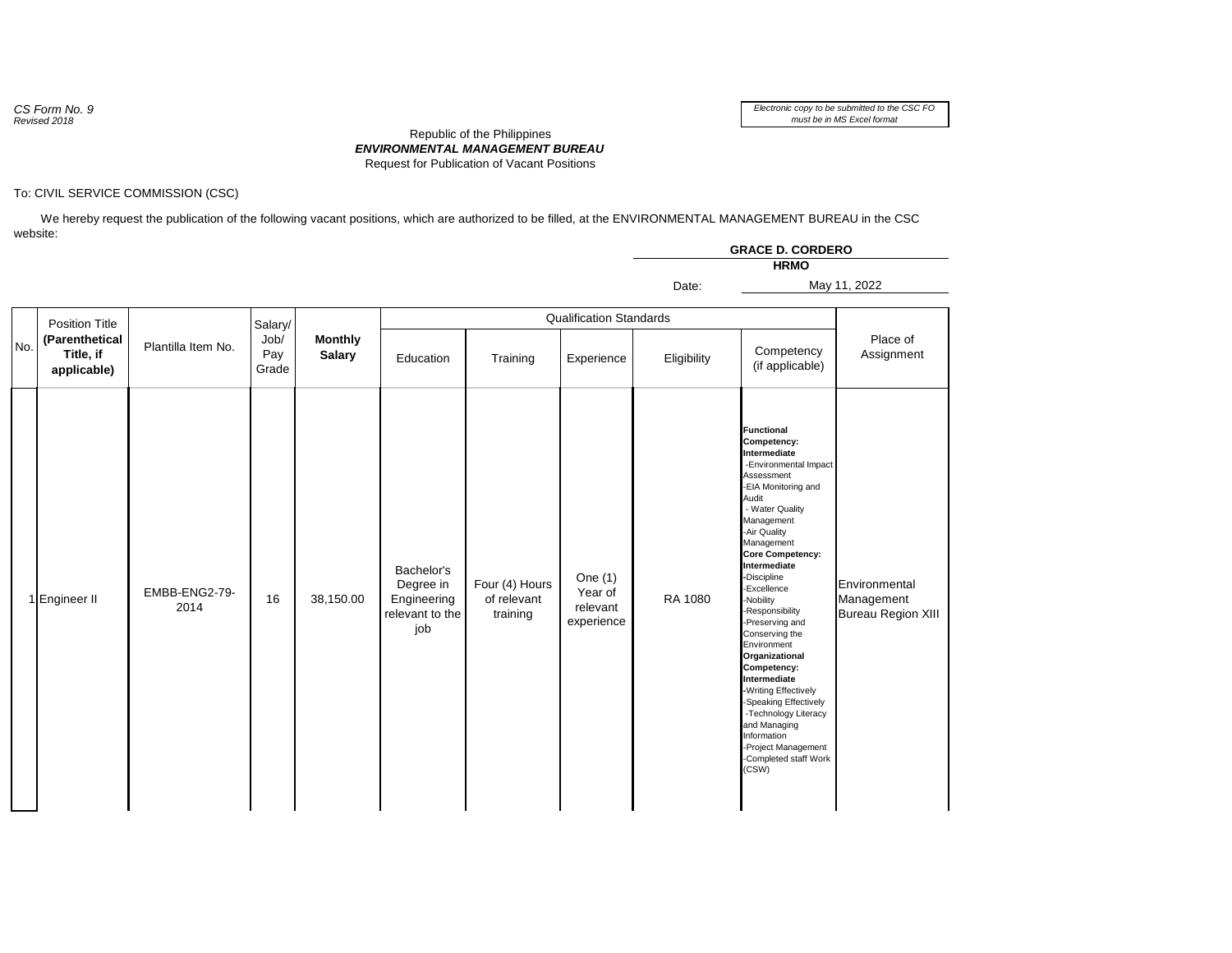| Senior<br>Environmental<br>Management<br>Specialist | EMBB-SRENM-124-<br>2014 | 18 | 45,203.00 Degree | Bachelor's<br>relevant to the<br>job | Eight (8) hours<br>of relevant<br>training | Two (2) year<br>of relevant<br>experience | CS Prof | <b>Functional</b><br>Competency:<br>Advance -<br>Environmental Impact<br>Assessment<br>- Water Quality<br>Management<br>-Air Quality<br>Management<br>-Toxic Chemicals and<br>Hazardous Waste<br>Core Competency:<br>Intermediate -<br>Discipline - Excellence -<br>Nobility - Responsibility<br>Preserving and<br>Conserving the<br>Environment<br>Organizational<br>Competency:<br>Intermediate<br>-Writing Effectively<br>-Speaking Effectively<br>-Technology Literacy<br>and Managing<br>Information<br>-Project Management<br>-Completed staff Work<br>(CSW) | Environmental<br>Management<br>Bureau Region XIII |
|-----------------------------------------------------|-------------------------|----|------------------|--------------------------------------|--------------------------------------------|-------------------------------------------|---------|--------------------------------------------------------------------------------------------------------------------------------------------------------------------------------------------------------------------------------------------------------------------------------------------------------------------------------------------------------------------------------------------------------------------------------------------------------------------------------------------------------------------------------------------------------------------|---------------------------------------------------|
|                                                     |                         |    |                  |                                      |                                            |                                           |         | Leadership<br>Competency: Basic<br>-Strategic Leadership<br>(Thinking Strategically<br>and Creatively)<br>-Leading Change<br>-People Development<br>(Creating and<br>Nurturing a High<br>Performing<br>Organization)<br>-People Performance<br>Management<br>(Managing<br>Performance and<br>Coaching for Results)<br>-Partnership and<br>Networking (Building<br>Collaborative and<br>Inclusive Working<br>Relationships)                                                                                                                                         | Environmental<br>Management<br>Bureau Region XIII |